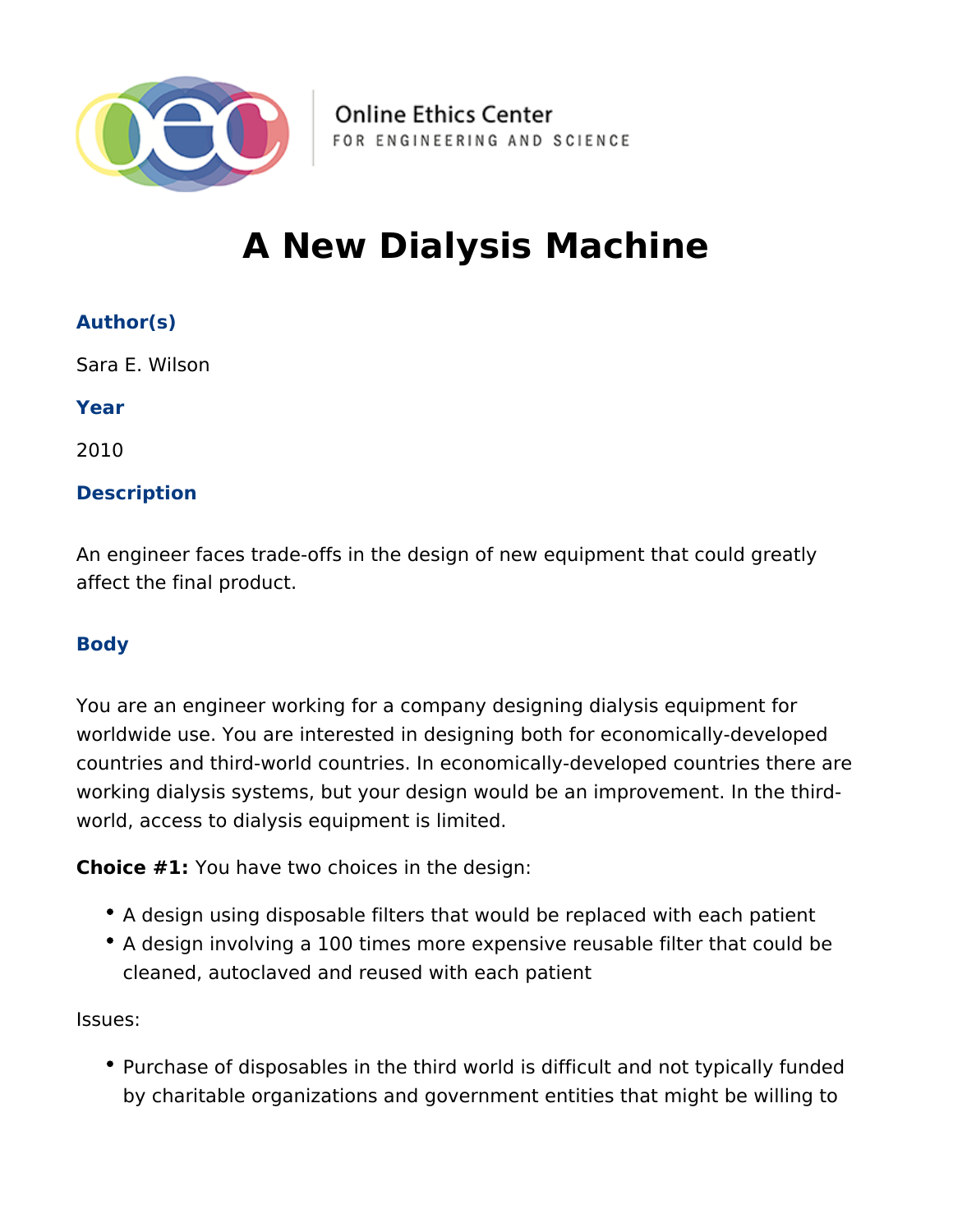purchase or donate the equipment

- The reusable filter would require much more training, autoclaves, and would be more expensive initially (although cheaper in the long-term (after 100 patients))
- The second design, in the hands of untrained personnel, could be more dangerous
- The first design would be more profitable for your company in economically developed countries as hospitals would continue to buy disposable filters
- Manufacturing and FDA approval costs are such that your company can only move forward on one design

**Choice #2:** Secondary infection is a risk in dialysis. Such an infection in a patient with kidney disease could result in long-term injury and increased risk of death. You have a choice between three designs:

- The first design will have a secondary infection rate of 1 in 1,000
- The second design will have a secondary infection rate of 1 in 1,000,000 and cost 10 times the first design
- The third design will have a secondary infection rate of 1 in 5,000,000 and cost 100 times the first design

Which design will you choose?

Would it make a difference if the design was primarily for the economicallydeveloped countries or for the third-world countries?

#### **Notes**

This case is based on issues presented by Dr. Robert Malkin of Engineering World Health at the 2007 ASME Summer Bioengineering Conference, Vail, CO.

## **Rights**

Use of Materials on the OEC

## **Resource Type**

Case Study / Scenario